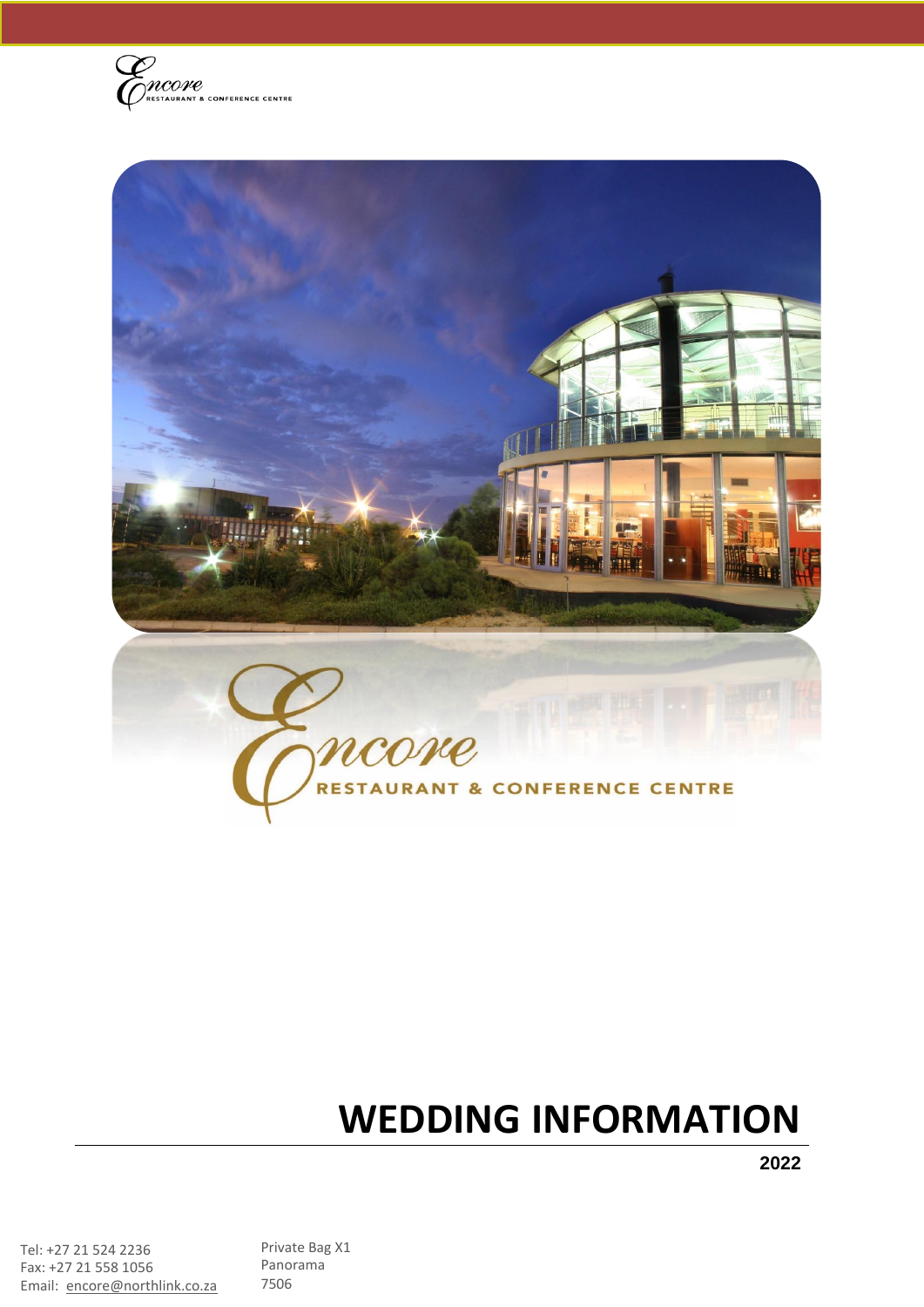

#### **INTRODUCTION**

Encore Restaurant and Conference Centre is conveniently situated in the northern suburbs of Cape Town Encore provides an up market, trendy atmosphere with breathtaking views of Table Mountain and Table Bay.

Encore is under proud management of the Northlink College Hotel School. We pride ourselves in the provision of good food and excellent service. Our staff is warm, friendly and always willing to attend to your every need.

#### Training is our *Main Ingredient!*

A unique experience, Encore Restaurant and Conference Centre is operated by Students under the supervision of seasoned, professional industry staff. Student training and superior customer service is our primary focus. At all times we endeavour to exceed the expectations of both our students and our guests.

With ample parking and breath-taking views, it is the ideal venue for that Special Day.

It is our pleasure to provide you with the following information with regards to our facilities and services Encore Restaurant and Conference Centre have to offer. Please do not hesitate to contact any of our personnel members to assist you with your specific requirements.

# **MEET THE TEAM**

| <b>BUSINESS UNIT MANAGER</b> | : Ursula van Willing<br>uvanwilling@northlink.co.za            |
|------------------------------|----------------------------------------------------------------|
| <b>BANQUETING OFFICER</b>    | : Chuma Putta<br>encore@northlik.co.za / Chuma.Putta@northlink |
| <b>EXECUTIVE CHEF</b>        | : Kathryn Line<br>kline@northlink.co.za                        |
|                              |                                                                |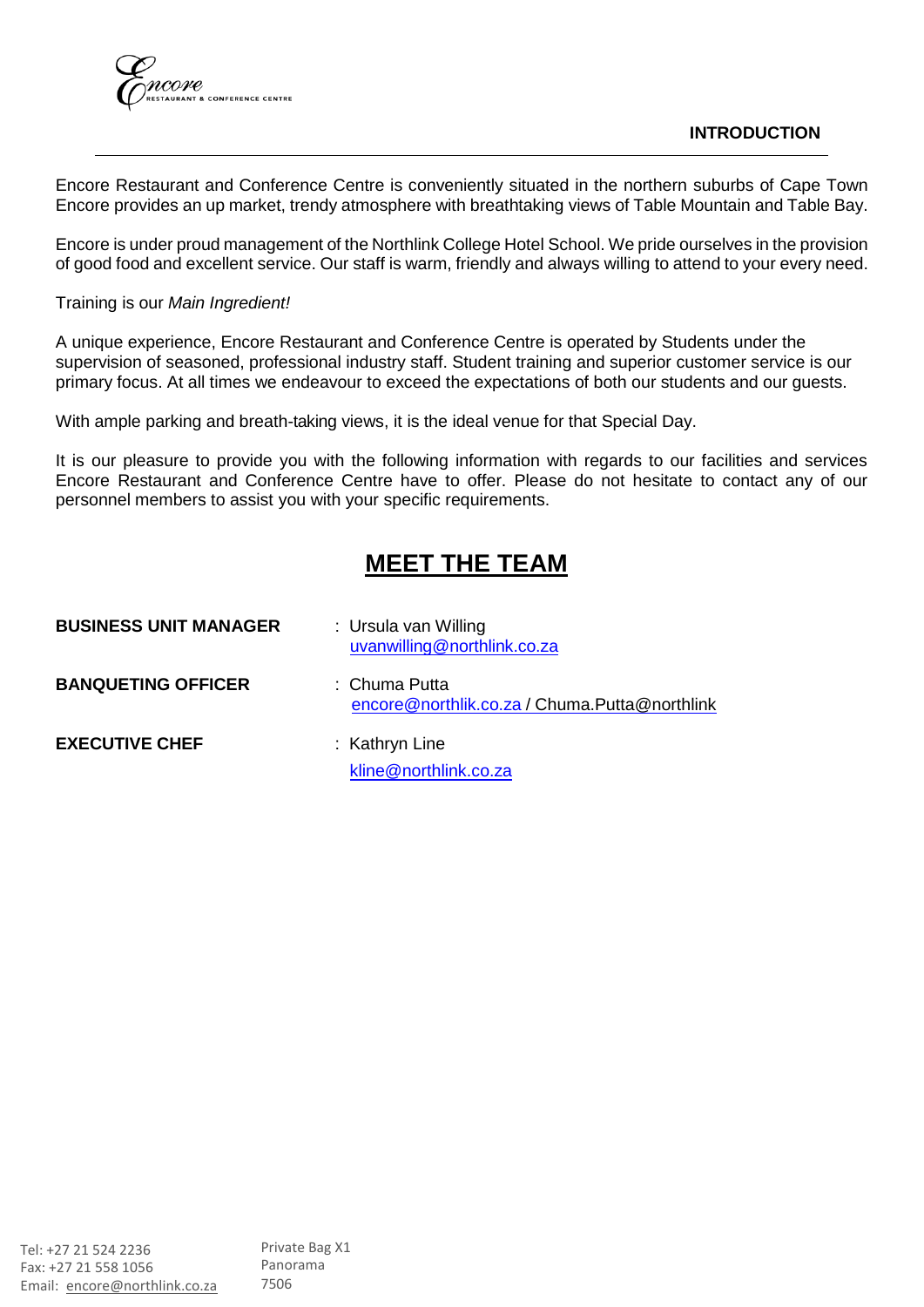

# Encore Restaurant and Conference Centre



Tel: +27 (0) 21 524 2236 Fax: +27 (0) 21 558 1056 E-mail: [encore@northlink.co.za](mailto:encore@northlink.co.za) Website: [http://www.encore.co.za](http://www.encore.co.za/)

Rothschild Boulevard Welgelegen, Panorama Private Bag X 1 Panorama 7506

# **MENU OPTIONS AND RATES**

Encore Restaurant and Conference Centre caters for Breakfast, Brunch and Dinner; Wedding Ceremonies and Receptions.

#### **Various Menus are on offer for breakfast, brunch and dinner receptions:**

| Breakfast / Brunch Menus, excl. Venue Fee                      | R160.00 - R250.00 per person |  |  |  |
|----------------------------------------------------------------|------------------------------|--|--|--|
| Dinner menus, excl. Venue Fee                                  | R270.00 - R300.00 per person |  |  |  |
| <b>Venue Fees</b>                                              |                              |  |  |  |
| $\circ$ Morning Wedding / Breakfast / Brunch (08h00 - 14h00)   | R 8 700.00                   |  |  |  |
| $\circ$ Evening Weddings / Dinner receptions $(16h00 - 24h00)$ | R <sub>10</sub> 500.00       |  |  |  |
| Ceremony Venue Fee extra                                       | R 4 000.00                   |  |  |  |
|                                                                |                              |  |  |  |
| Optional charges as per client requests:                       |                              |  |  |  |
| Arrival drinks                                                 | R45.00 per person            |  |  |  |
| Arrival canapes / snacks                                       | R80.00 per person            |  |  |  |
| Corkage fees for own wines                                     | R25.00 per bottle            |  |  |  |
| Juice per jug                                                  | R40.00 per jug               |  |  |  |
|                                                                |                              |  |  |  |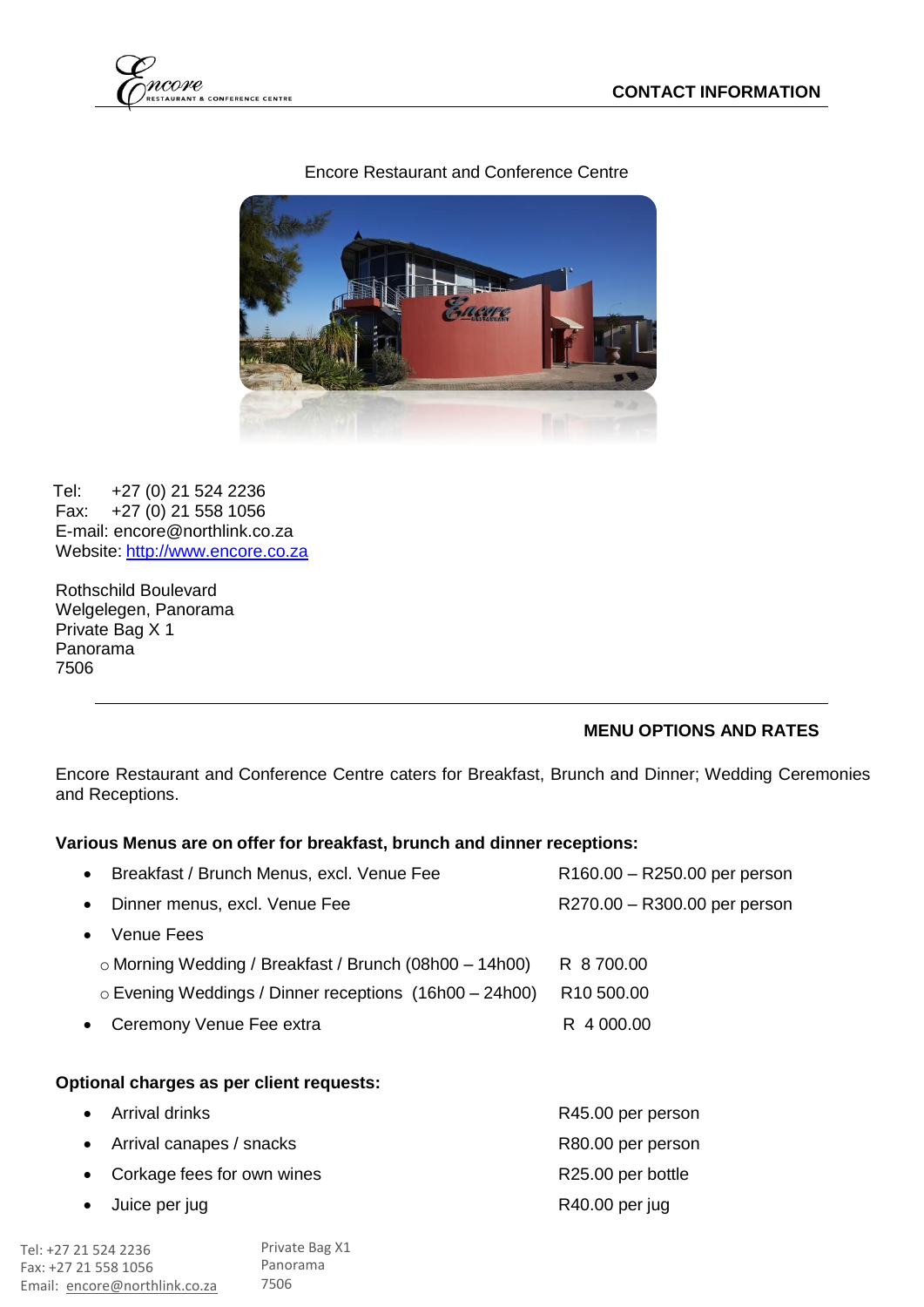

Ceremony venue will include chairs, white chair covers, red carpet, podium, register table, lapel microphone and sound for background music. All other décor will need to be supplied by the client. All packages include restaurant venue charges, welcome drinks and the menu as per the customer'sselection.

The venue offers two separate venues for the ceremony and reception individually. All ceremonies are hosted in our conference centre situated on the top floor and can accommodate a maximum of 90 guests/ **50 guests during Covid-19 restrictions.**

*Ceremony Venue with Chairs and Lectern White Draping and Floral Arrangements*



The Reception venue will be hosted on the ground floor level in the Restaurant area.

# **The restaurant wedding package includes the following:**

- Use of the venue for setup 2 hours prior to the starting time of the function.
- The exclusive use of the venue from 08:00 till 14:00 or 16:00 till 24:00.
- Tables (round and rectangular available) and chairs
- All glassware, cutlery and crockery.
- Table linen: Please enquire about available selection
- Assistance to the client for set up and break down
- Professional waiters and bar tenders
- Chefs and Catering staff
- A fully licensed bar facility
- Use of the standard restaurant equipment (as specified below)

All alternative table linen, center pieces, candles, drapes and all other décor must be supplied by the client. The client is also responsible to arrange for their own music. You are allowed a DJ or a Live Band. A Bluetooth system is included in the venue charge to play all guests own music via a cellphone, laptop or Tablet/ iPad.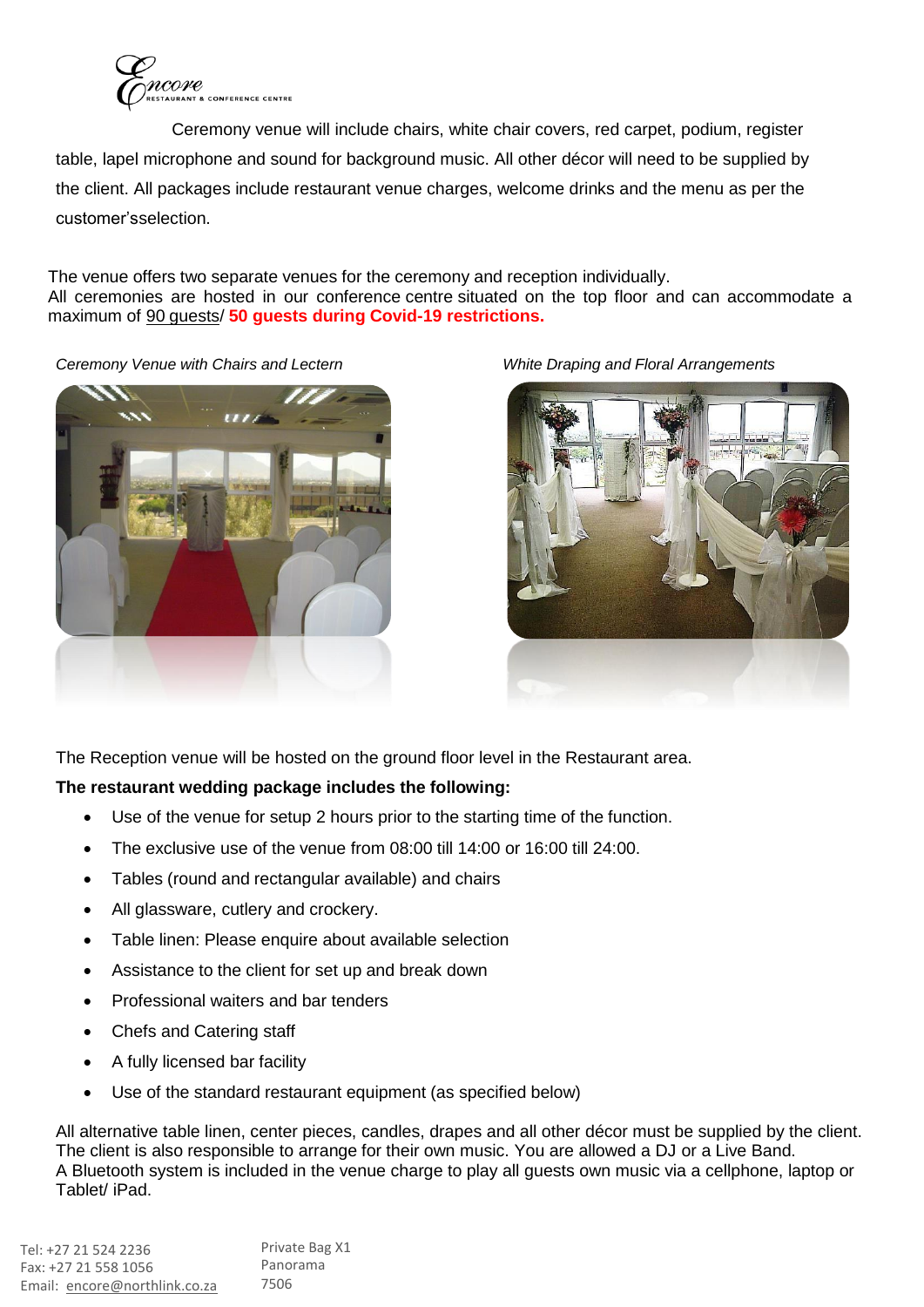

#### **STANDARD RESTAURANT EQUIPMENT**

The following standard equipment is included in the venue hire:

- PA System with cordless Shure microphone (microphone stand also available)
- Yamaha Traditional upright piano and chair
- OFA Music Receiver SV1810 Bluetooth system

Should you require any equipment over and above the equipment included in the venue hire, please advise in order that a detailed quotation may be forwarded from our preferred equipment supplier, for your approval.

# **RESTAURANT CAPACITY**

#### **The following number of guests can be accommodated for weddings in the restaurant area:**

- Using Rectangular tables: 90 guests only
	- $\circ$  Max of 84 guests (7T x 12)
	- o 1 x Bridal table seating 6 pax on an alleviated stage area
	- o Including a dance floor
- Using Round Banquet tables: 86 guests only
	- $\circ$  Max of 80 guests (10T x 8)
	- o 1 x Bridal table seating 6 pax on an alleviated stage area
	- o Including a dance floor

Restaurant capacities and seating plans can be negotiated and adapted at management's discretion in lieu of availability and any Covid-19 capacity protocols.



Tel: +27 21 524 2236 Fax: +27 21 558 1056 Email: [encore@northlink.co.za](mailto:encore@northlink.co.za)





Private Bag X1 Panorama 7506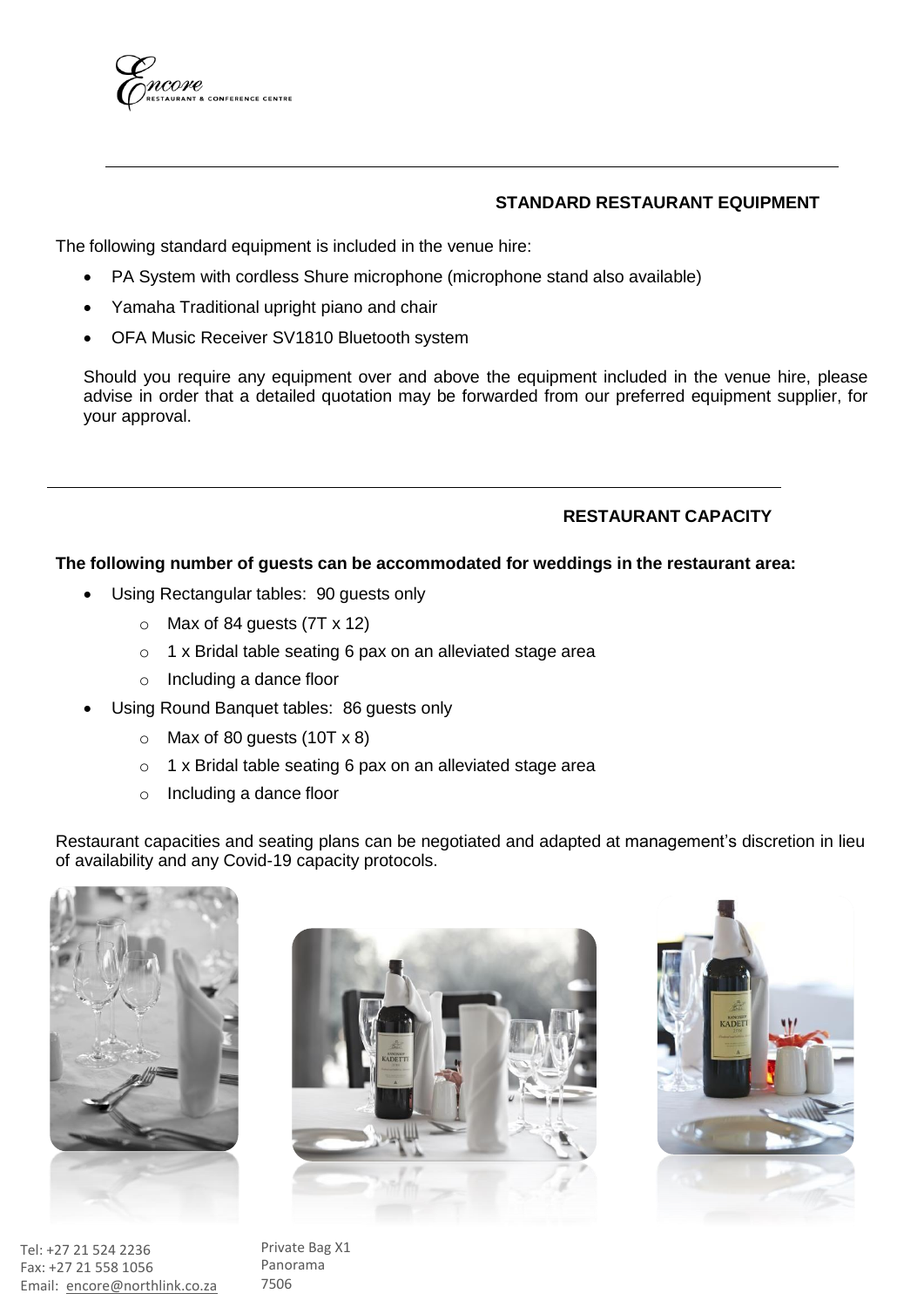

# **MENUS SELECTION**

# **The following menus are available on request:**

- Breakfast & Brunch Menu
- Set Menu
- Buffet Menus

**Please note** that all menus and menu items are negotiable and can be re-quoted according to necessary changes. No food will be allowed to be removed from the premises on the client's requested menu should any be leftover. **Encore has a NO "TAKE-AWAY" policy.**





Tel: +27 21 524 2236 Fax: +27 21 558 1056 Email: [encore@northlink.co.za](mailto:encore@northlink.co.za) Private Bag X1 Panorama 7506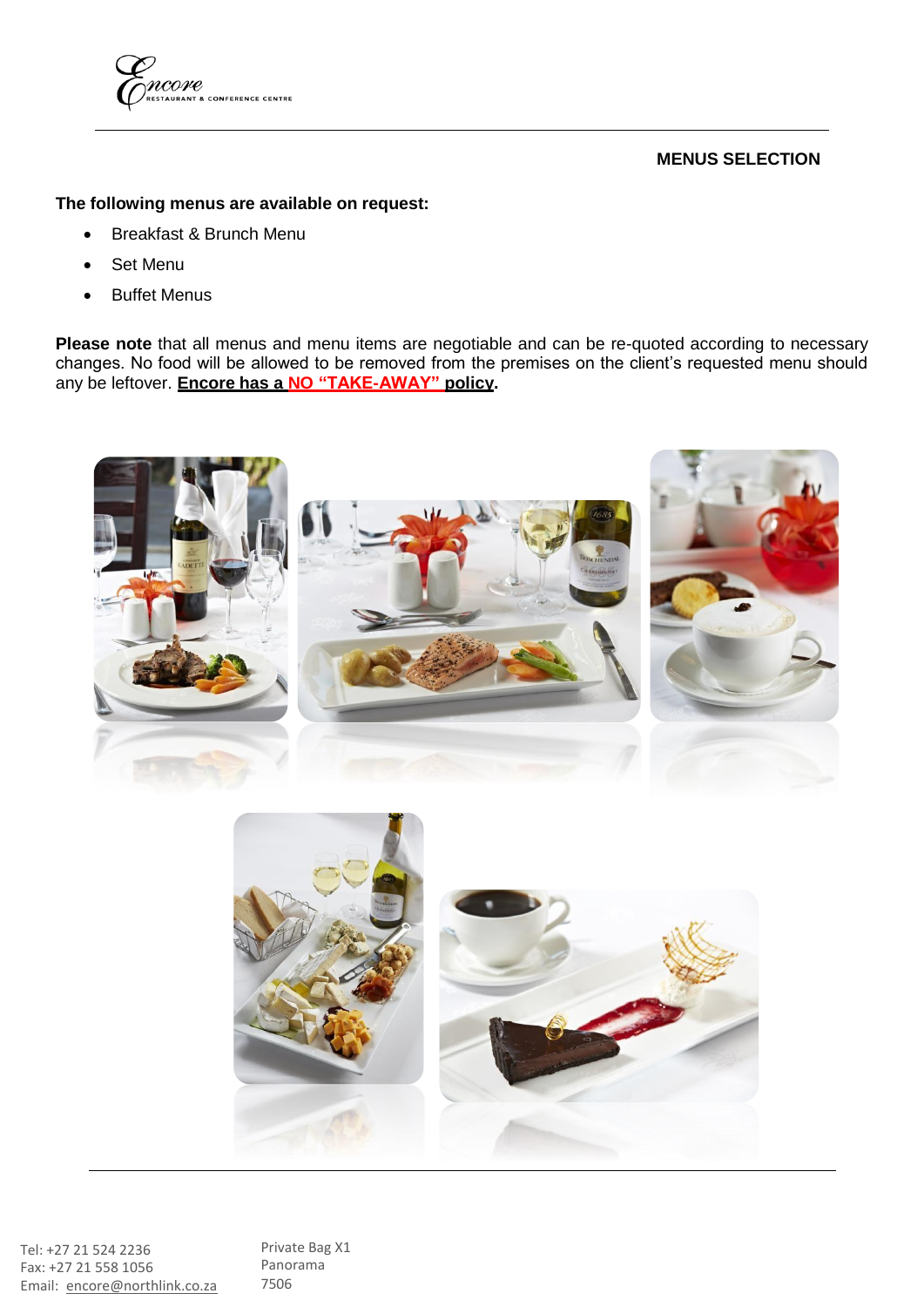

#### **DIETARY REQUIREMENTS**

**Please note** that we do not cater strictly Halaal or Kosher, as we do not have the facilities. Our menus can be prepared Halaal friendly, which means that all pork and alcohol products will be eliminated from the menu. For strictly Halaal and Kosher meals, meals will be purchased from the restaurant's preferred supplier at the cost per person as indicated by the supplier or caterer. Special meal requirements i.e.Halaal, Vegetarian or Kosher are to be indicated five (5) days prior to the function.

Encore also allows for one (1) wedding cake to be brought onto the premises as outside catering. Should the client request this item to be served as part of the menu on the event, (for e.g. wedding cake served for dessert) a **courtesy fee** of **R20.00pp** will be added to the invoice for the cutting, plating, garnishing and serving of the cake/dessert.

#### **FUNCTION CONTRACT**

A detailed *function contract* for functions will be forwarded to the client on booking the restaurant. This document should be read attentively and a signed copy of the contract will be required in order to confirm any booking in writing. Once the contract has reached Encore, deposit payment schedules will be discussed.

#### **CONFIRMATION AND PAYMENT POLICIES**

For a Wedding reservation at Encore Restaurant a minimum of 35 guests are required. Where the guest attendance of 35 (thirty-five) is not met, the charge will be made for 35 guests. Confirmation of a booking is required within seven (7) days after the initial enquiry was made. The final number of guests must be confirmed seven (7) days prior to the function as per the maximum room capacity mentioned above. Payment for the function will be according to the number of guests as per the seven (7) days confirmation. Bookings will only be confirmed once the deposit has been paid and a signed copy of the function contract has been received.

On confirming a function reservation, a set quoted **amount of R5000.00 is payable** to secure the booking date and venue, where after a 50% of the total quoted amount is payable to Encore Restaurant and Conference Centre based on the package selected. The paid deposit will be inclusive of the total quoted invoice and will be deducted once paid. The Banqueting Officer will confirm all these amounts. Payments can be made in cash, by cheque, credit card or electronic bank transfer. All cheques to be made out to: **Northlink College**. Deposits paid for functions are refundable should the function be cancelled within three (3) weeks prior to the function date.

Cheques can be posted to Encore Restaurant and Conference Centre or paid directly into the bank account (see details below):

#### **Banking Details:**

Bank: Nedbank Branch Code: 118602 Account name: Northlink College Account number: 1186101377 Reference: Surname & Booking Ref nr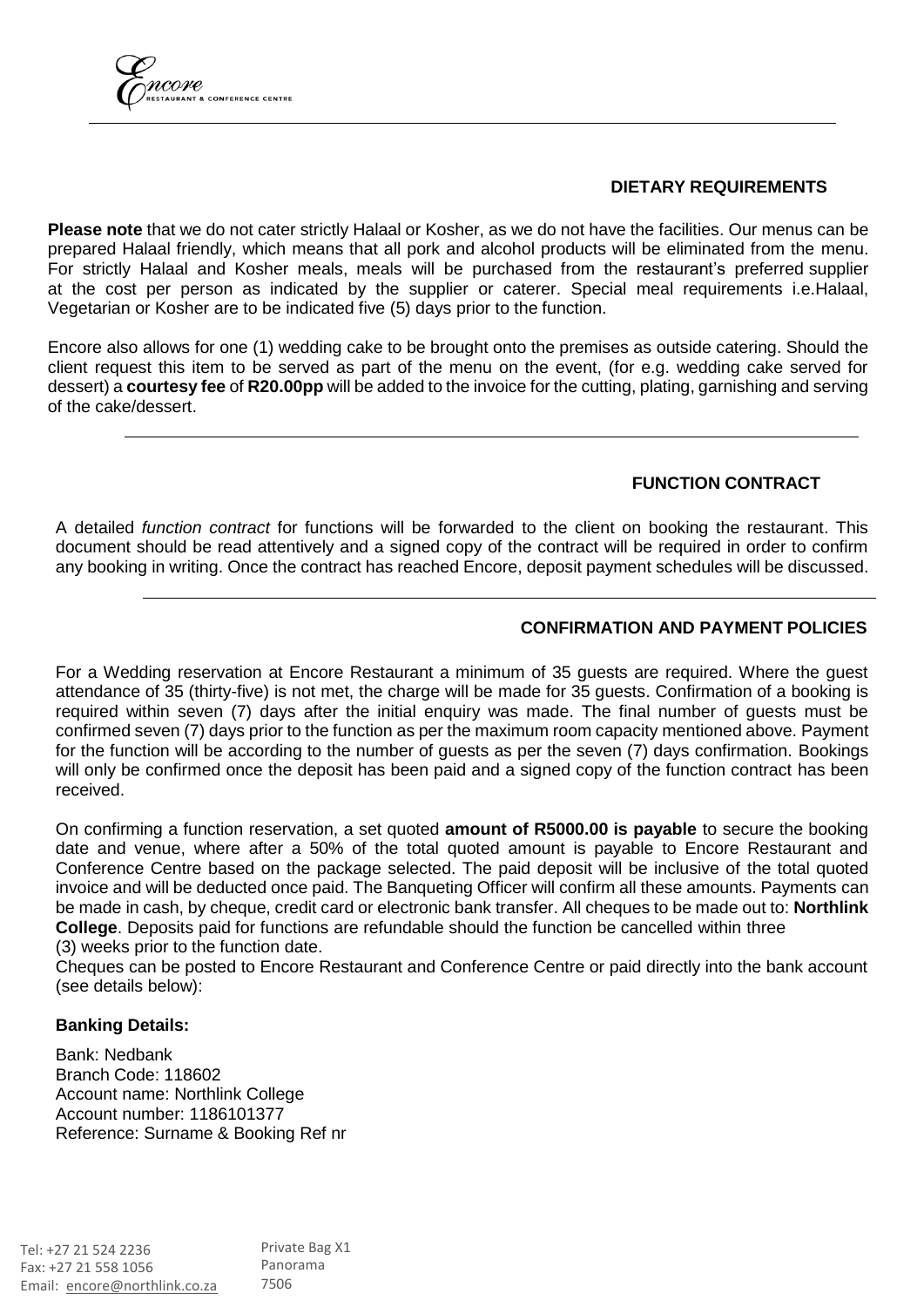

#### **BEVERAGE AND WINE LIST**

As per the venue hire a fully licensed bar facility is available. The bar facility includes a wide range of local and imported products. These include soft drinks, beers, ciders, spirits, liqueurs etc. Our wine list has been expertly compiled and boasts a wide selection of sparkling, red and white wines. Guests are encouraged to seek assistance in their wine selection to ensure the wine compliments the food.

A corkage fee of R 25.00 per bottle (750 ml only) will be charged for wines and sparkling wines brought on to the premises. Should the client supply the same wine available on our wine list a corkage fee of R 35.00 will be charged. No other beverages may be brought on to the premises.

All selection of fruit juices and choices of Welcome drinks must be supplied by Encore. Clients are only allowed to provide their own wine and sparkling wine if not purchased from the Encore Wine List.

#### **Bar operational hours:**

Due to our latest Liquor Law, the cash bar facility will only be open until 24:00pm. Last rounds to be called at 23:45pm.